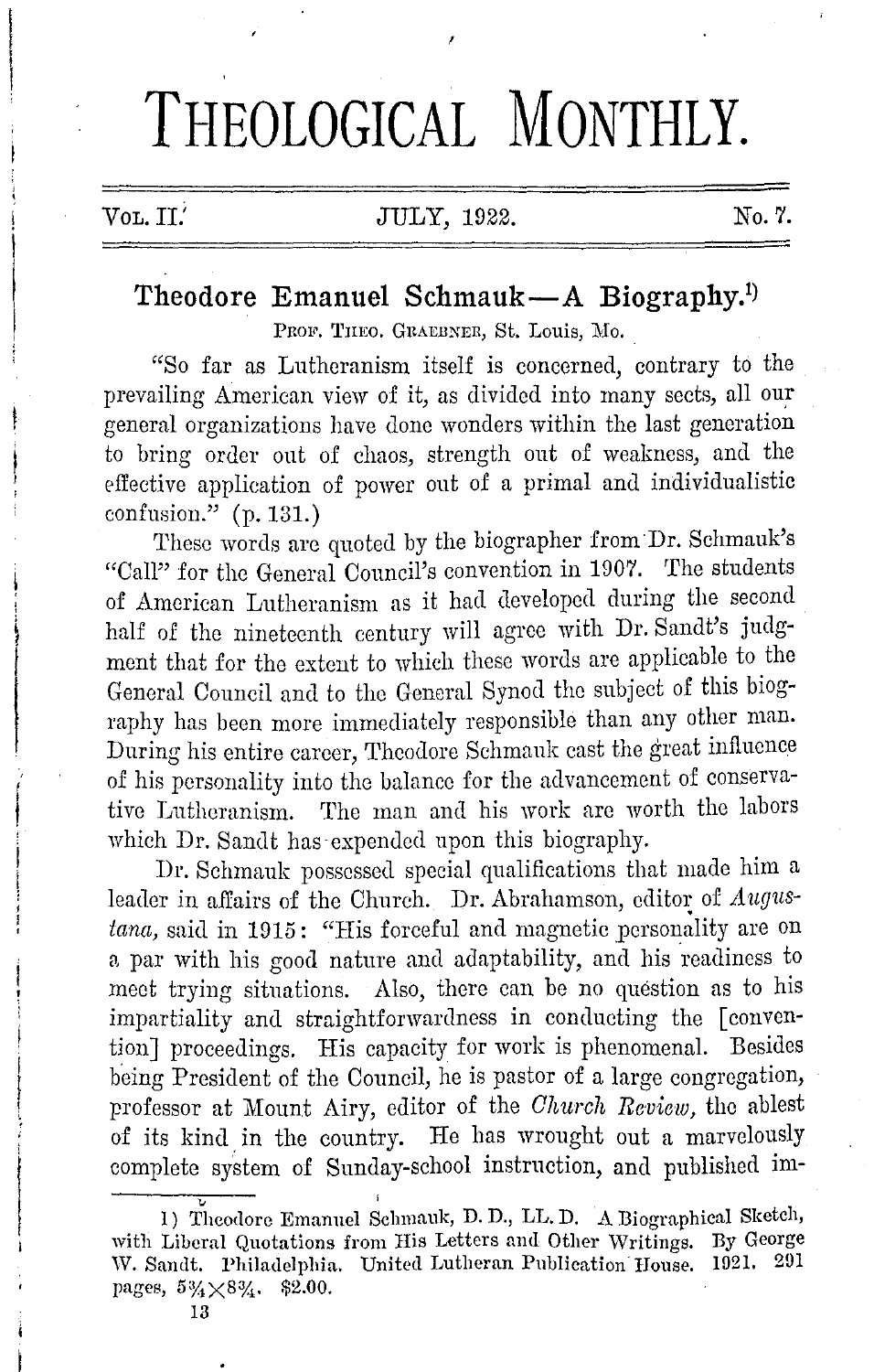portant historic and religious works, one after the other. In speech and writing he plants himself firmly upon historic Lutheran ground. May he be spared to serve the Church many years!" (p. 1G3.)

That marvelously resourceful, fruitful, and many-sided life was brought to a close when Dr. Schmauk expired on the morning of March 23, 1920. Nothing has so impressed us in the reading of his biography as the great capacity of the man for sustained mental effort. "He worked methodically and under fixed routine, and would be much disturbed when his routine was broken into. He never opened letters from others until he was ready to answer them, so as to have the advantage of a first impression. In the mornings, when preparing to take the train for the Seminary, he would hurriedly eat his breakfast, and, with a stenographer at hand, dictate letters while eating. He worked till late in the night, and sometimes allowed himself but five or six hours of sleep." (p. 219.) He wore out, he did not rust out.

The immediate forebears of the Schmauk family hailed from Wuerttemberg, Germany. In 1819 the grandfather of the future churchman emigrated to America, settling in Philadelphia. His father, Benjamin William, was born in 1828. While serving a parish at Lancaster, Pa., there was born to Benjamin William and Wilhelmina Catherine (Hingel) Schmauk a sou who at his baptism was called Theodore Emanuel. Theodore's childhood years and his career as student at college and seminary are sketched by Dr. Sandt in sympathetic chapters, and his quick rise to distinction in the affairs of the General Council is told with welcome wealth of detail. Dr. Schmauk was literary editor of *The Lillheran* from 1889 to the year of his death, and for twenty-five years/ edited the *Liltheran Church Review* and the *Graded Sunday-school Series.* He was member of many synodical committees, president of Trustees of the General Council, president of the Board of Directors of Mount Airy Seminary, occupant of the chair of Christian Faith and Apologetics in the same institution, and in the year of the Merger, 1917, chairman of the Committee on Constitution for the United Lutheran Church. In spite of the great multiplicity of tasks which entered into the public oflices which he held, he never relinquished his pastorate at Lebanon, Pa., the first and only congregation which he served. No reader of Dr. Sandt's chapters can fail to be impressed by the earnestness and determination with which Schmauk cast himself into the fray on behalf of a conservative Lutheran theology and Scriptural practise. He was deeply apprehensive of a tendency among certain scholars within the General Council to yield some-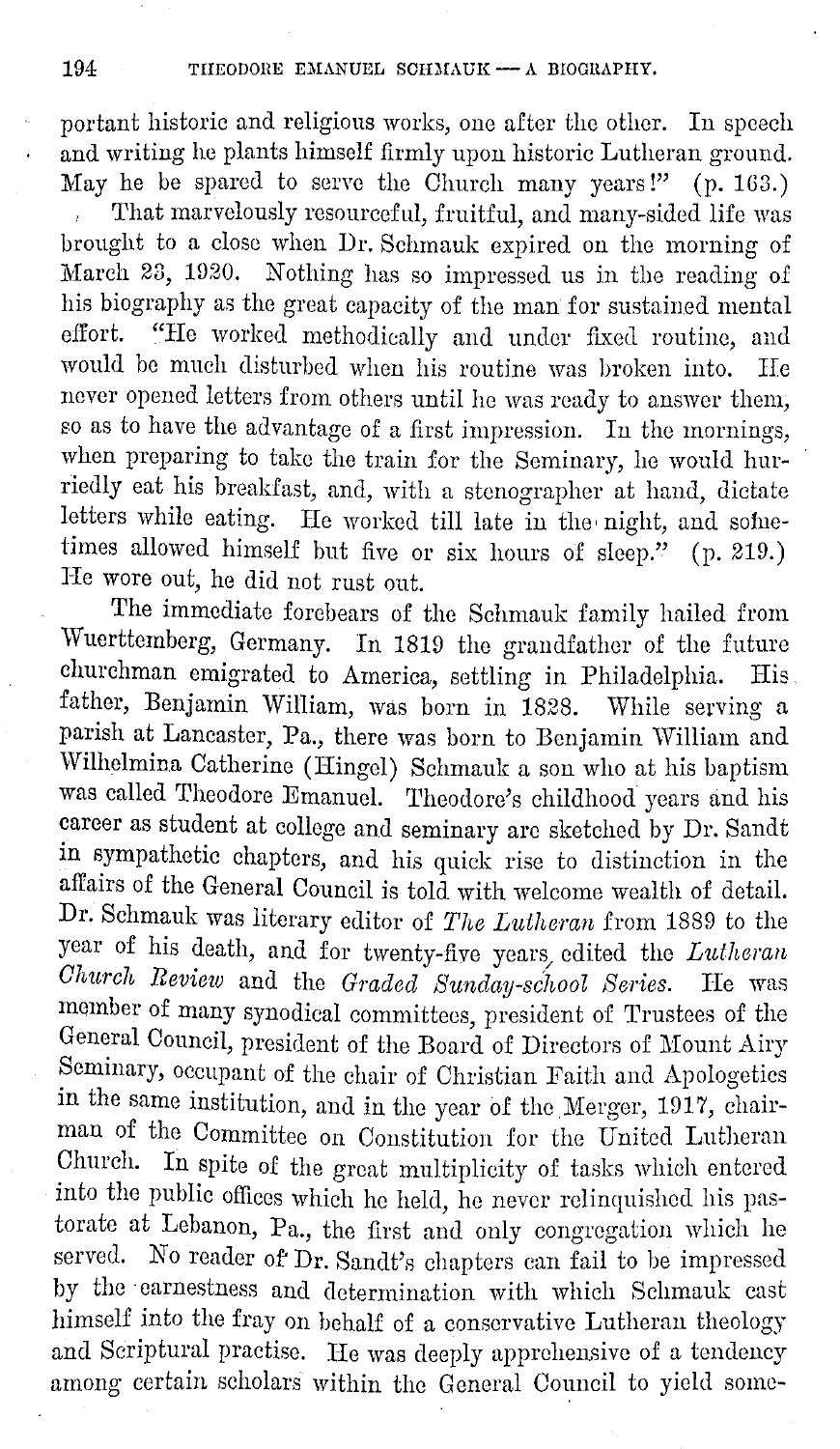what to the rationalistic attitude of the negative critics toward the Scriptures. His soul was "stirred to the depth for fear of a drift away from the faith into the shoals and quicksands of rationalism." (p. 126.) Over against every effort to "bleach out" ( to use his own expressive phrase) the principles of the Lutheran Reformation he held that the Scriptures "are inerrant in letter, fact, and doctrine," that "not only the revelation and its record, but the history and its record, *the whole Scripture,* in spirit and letter, is inspired." Nothing else. than subscription to the *complete* Lutheran confossion would do. (p. 128 f.)

Dr. Schmauk was one of the few men of prominence within the General Council who bore public testimony against the unionistic principle. He clearly perceived that loyalty to the confessional principle excluded fellowship with those out of harmony with the doctrinal stand of our Church. Dr. Sandt quotes more than one significant statement: -

"The Y. M. C. A., the common interdenominational Missionary Societies, the common forms of Christian Endeavor, in our modern university life, have their use as over against unbelief and immorality in university circles, but our Lutheran students cannot enter into alliances or relationships with this common Christian life in the universities without the greatest danger of weakening their Lutheran principles." (p. 155.)

The clear-visioned churchman speaks in the following: "The English Church is under a greater strain than the German in standing out for a sound Lutheranism. It is more tempted to imitate<br>and follow the lead of the other Protestant denominations. Its and follow the lead of the other Protestant denominations. young men and its students are under the greatest temptation to get ideas and convictions during their college and university career which weaken their hold on a genuine Lutheran practise." (p. 156.)

"He realized most keenly," says his biographer, "that on the question of safeguarding the faith by a consistent practise spots in the General Council were vulnerable," and as one of the weaknesses of the Council he mentions "that membership in secret societies and organizations where, in the worship, Christ's name was studiously excluded, was not discountenanced as was meet." (p. 159.) As late as 1920 Dr. Schmauk submitted to a committee of the National Lutheran Council a statement<sup>2</sup>) "On the Lodge and Pulpit-Fellowship," which asserts that the very secrecy of exclusive fraternities is "consonant neither with the principles of the Gospel nor with those of the American people"; furthermore, "if the Lutheran

<sup>2)</sup> Not accepted by the committee.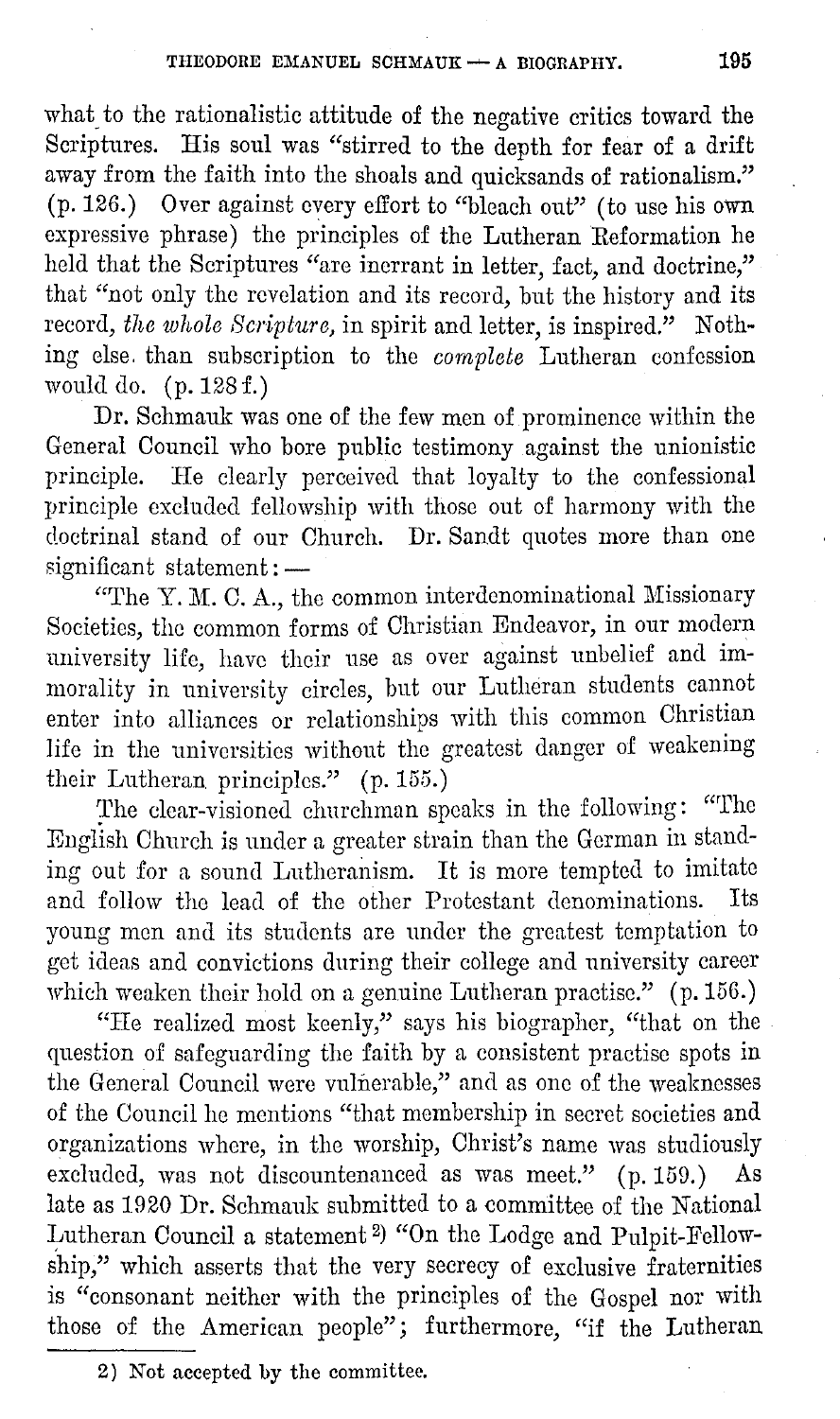ţ ţ ŧ ŀ ĵ.

Church takes a position that in general its fellowship in pulpit and altar is not for non-Lutherans, that fact in itself has a direct bearing on the principle of secret societies" (p. 257) - the exact position taken by the Missouri Synod at its Detroit convention in the same year.

Unfortunately, Dr. Schmauk never comprehended the Synodical Conference position over against the secret orders. Says his biographer: "'l'o those who feared that the Lutheran Church's position against secretism and unionism would be jeopardized, he writes that these dangers cannot be warded off by legislation and discipline, but by an earnest and conscientious educational process"  $(p. 208)$  -as if the earnest and conscientious educational process were excluded by tho principle that Christian discipline must be exercised in the case of members who have joined a Christless order! The position of Dr. Sandt, who complains of the "legalistic hardness and rigidity of other Lutheran bodies" (p. 157), - reference to the Synodical Conference, - reflects the attitude of Dr. Schmauk: himself. Even in an argument for the Galesburg rule, "Lutheran Pulpits for Lutheran Ministers," he complains of the legalistic method of *enforcing* the Lutheran principle (p. 253), and speaks as if the Synodical Conference, Ohio, and other bodies maintained "the old German theory of obedience to authority," the exercise of discipline "on the assertion of the pastor or of the Church," and then emphasizes (what no Synodical Conference or Ohio Synod man would think of denying) that "doctrine and truth must stand on their merits." Nothing is to a Missouri Synod reader so saddening in the perusal of this volume as the evident inability of Dr. Schmauk to capture the Synodical Conference point<br>of view. The thought rises time and again, how different the The thought rises, time and again, how different the history of Lutheranism from 1910 onward would have been if this . great leader had not been so warped in his judgment of our attitude over against questions of doctrine and congregational practise. It seems to us that if he had at an earlier period in his career so clearly understood and announced the "Limitations to Cooperation" (p. 270) as he announced his views on this subject in 1907, he would have come very close to the attitude maintained by the Synodical Conference over against union movements. Bven so, we cannot understand his occasional polemics against Missouri when he so clearly says in the statement just referred to: "Refusal to cooperate is not condemnation. 'l'here may be reasons why my neighbor's business, without any reflection on him, should be kept entirely separate from my own. He 'realizes that, and respects me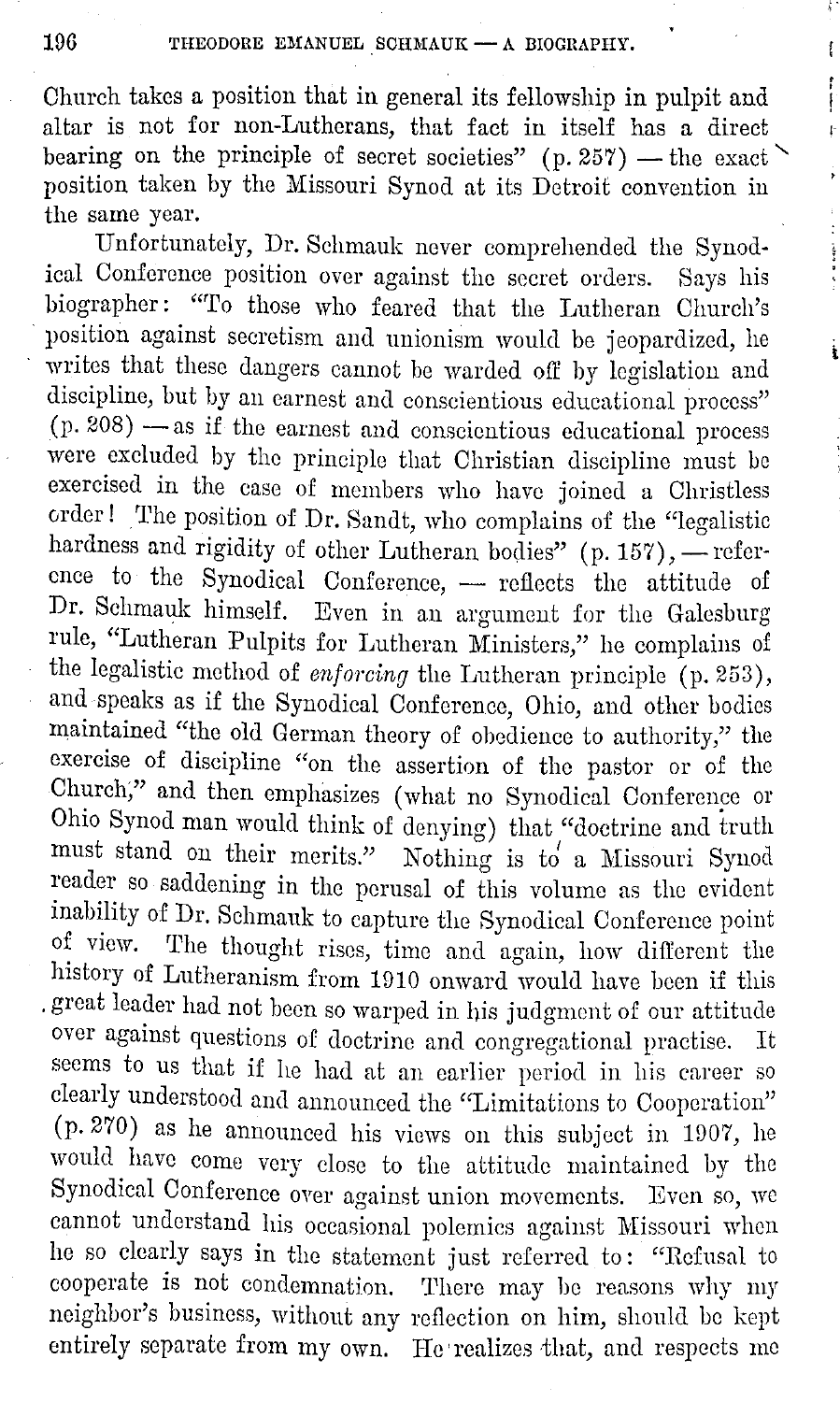for attending strictly to my own affairs; and Christian business men must be made to realize that religion is at least as serious a thing as business." · And again: "Since cooperation with those outside of communion and fellowship is necessarily selective, refusal is not an indication of bigotry or narrowness. Dr. Trumbull has emphasized 'The Duty of Refusing to Do Good.'" (p. 270.) By this last phrase (a favorite one of Dr. Schmauk) is meant the cooperation on the field of charity and missions ("doing good") jointly with those from whom we are separated by differences in belief.<sup>3)</sup>

As a Lutheran theologian, the General Council churchman knew that "the Lutheran Church is a Church which makes each congregation the center of authority."  $(p, 145)$  But while this true conception of congregational authority caused him to warn against the multiplying of machinery through missionary and other societies, "lest they come into clash with the machinery which the genius and spirit of our Church recognizes," it did not prevent him from asserting the characteristic General Council view of church government. About the year 1900 there was within the General Council a considerable party which advocated the "low-church, or congregational, conception of church polity." Dr. Sandt believes that this low-church party "did much to encourage the sectional and divisional spirit in the General Council." He quotes with approval from a letter addressed to Dr. Krotel by Schmauk: "The independence, and independent rights, and independent liberties or a single local visible Christian congregation, as over against the common consent of the churches of the same faith, duly and lawfully obtained, do not seem to me to have a just existence" (p. 143), a statement that escapes open disagreement with the Lutheran confessions only through the phrase "duly and lawfully obtained," which, however, constitutes a plain begging of the question. of the features injected into the situation by the Swedish Synod's attitude a few years later was, again, the Augustana Synod's demand that "the Council function simply as an advisory body." (p. 165.) If Dr. Schmauk saw with something like dismay the defection of the Swedes when the Merger was becoming a reality, he had, to no small extent, his own "high-church" views of church government to blame for the result.

<sup>3)</sup> By a strange inconsistency, Dr. Schmauk was at the time of his death, and had been for many years, a member of the (German) Allgemeine Lutherische Konferenz, which recognizes as in full fellowship the Prussian Union clergy. The lack of any reference to this connection of Dr. Schmauk's with the German State Church organization is one of several strange omissions in Dr. Sandt's book.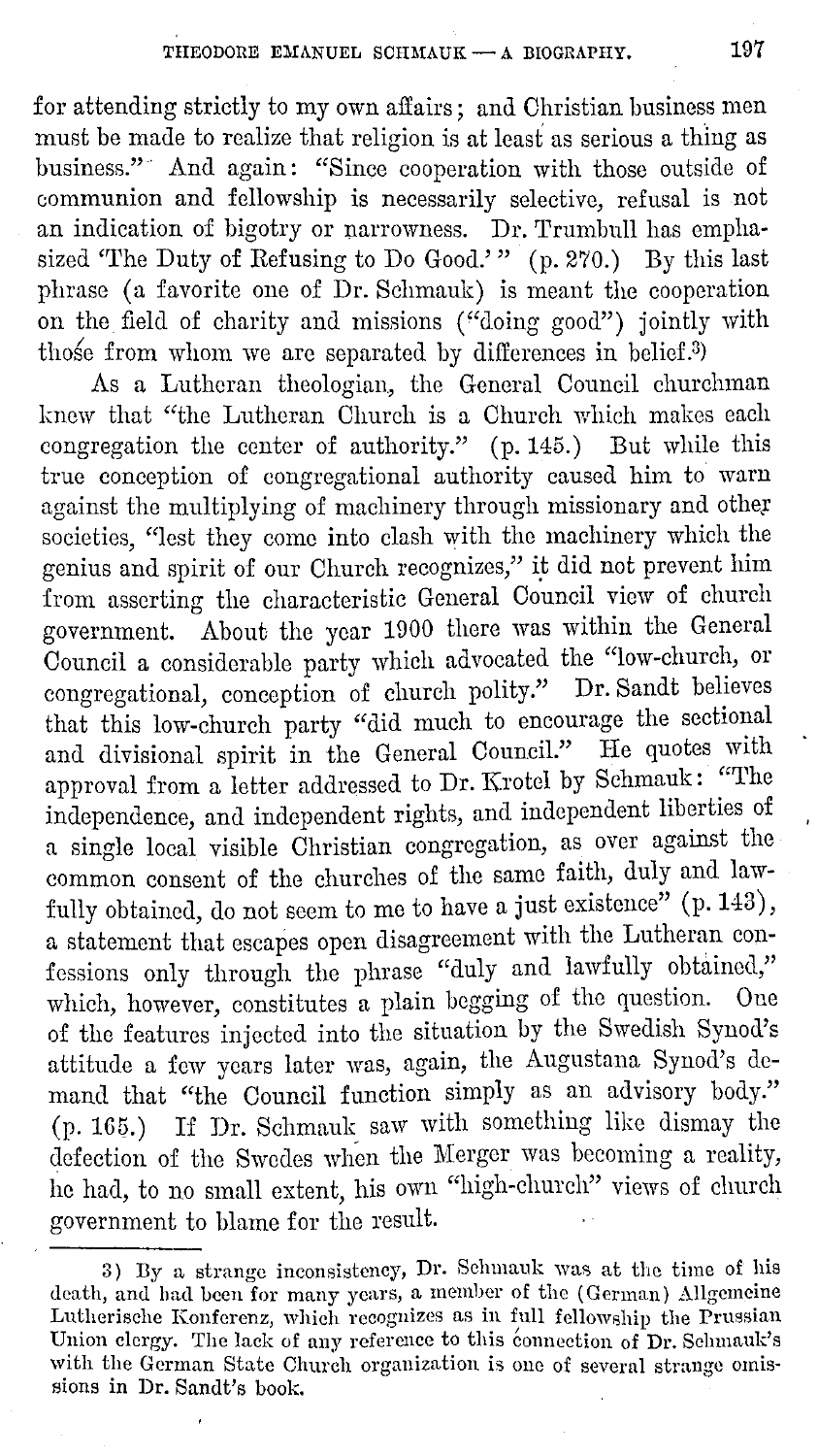The failure of the General Council to hold the Swedish Synod impresses the reader of this biography, especially when he remembers the discussion in the *Lutheran* during 1916 and 1917, as the turning-point in Schmauk's career as a churchman. His influence had for some time been waning. By nature and by long-accustomed usage to positions of authority, Dr. Schmauk's temper was to no small degree autocratic, his manner sometimes dictatorial. Even a friendly biographer should not have failed to state this outstanding fault in Dr. Schmauk's character. It was this manner which offended some who agreed with him in principle. That his attitude against secret orders and against unionism with the Reformed sects roused opposition against him within his own body cannot be doubted. Unfortunately, those who stood with him on these vital issues were not always willing to accept his leadership, being repelled by his autocratic manner. There is a hint at the cause of his waning power in Dr. Sandt's statement that he "all through his presidential career favored more power for the General Council as such and less for its boards, committees, and voluntary agencies"  $(p.144)$ , a preference for centralization which never fails to alienate the respective boards, committees, and voluntary agencies. Most significant of all is the letter addressed by the General Council President to the newly elected President of the United Lutheran Church, from which the biographer quotes (p. 213 ff.), and which makes distinctly painful reading.

We have referred to the Merger. The story of the movement which originated in 1911 and culminated in 1917 in the union of the General Council, the General Synod, and the United Synod in the South, is told in several illuminating chapters by the biographer. A possible union of these synods had been referred to, more or less rhetorically, at various times by fraternal delegates at the conventions, and the movement came to a head in 1917, when a joint committee met for the discussion of Quadricentennial plans. The committee, of which 'Mr. J. L. Zimmerman of the General Synod was a prominent member, had been instructed to approve plans for a "worthy celebration" of the Reformation Quadricentcnnial. The committee met at Philadelphia, and the laymen "sprung a surprise on its chairman and the other clerical members,"- the laymen reported that they had a plan to unite the three bodies into one! It is clear from Dr. Sandt's story, as it was clear at the time to the readers of the *Lutheran*, that Dr. Schmauk looked with disfavor upon so precipitate a union. "Church-bodies should grow together and not be merely tied together." (p. 199.) But the move for this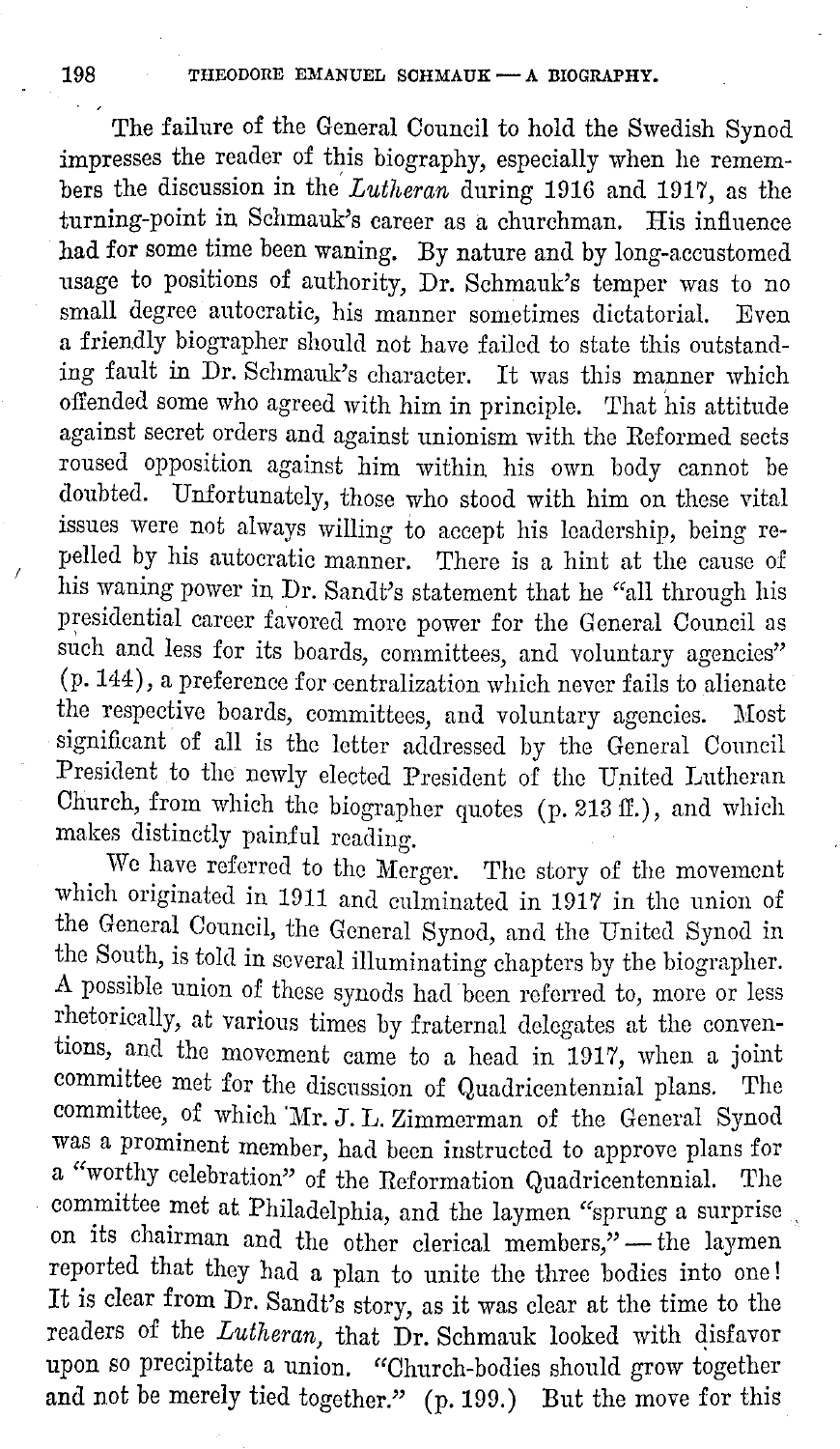"immediate and hasty merger" (Dr. Schmauk to the committee) was submitted to the church and a year later was an accomplished fact. '1<sup>1</sup> he church-bodies which represented, according to Dr. Schmauk's own classification, two oppositional tendencies, -"a complete Confessional Lutheranism" and a "nominal and accommodative and liberal Lutheranism"  $(p. 176)$ , - were united into one church-body. A Lutheranism which was on a fair way towards recapturing the ideals of the Reformation Church was united with a Lutheranism which, "rather than subscribe to the Formula of Concord, would have her arm burned off at the stake," -- to quote, with change of pronoun, Professor Richard's statement to the Philadelphia pastors. (p. 176.) Dr. Schmauk was not elected president. The body could not accept the leadership of a man whose views on church-fellowship were those expressed in the Theses of 1907, as, for instance: "External union of Christians will not bring about harmony of conviction on the one truth. It will simply transfer the points of divisiveness to a place within the common circle." And again: "This unity will be the unity of the most persistent wearing down of those who are more retiring and yielding." (p. 267.)

Much is said in Dr. Sandt's pages concerning Theodore Schmauk as seminary professor, as executive officer, and as author, especially of the *Graded Swiday-school Series,* and much concerning the personal habits, the methodical routine, and the many-sided genius of this great man, of which we should like to quote if space permitted. We shall close this review by appending two quotations which illustrate the General Council leader's wonderful felicity of style.

Speaking of controversy, he said: "In controversy, the victory is not always to the deserving. There are antagonists which a noble and fair mind cannot afford to engage. An unscrupulous and mean-minded combatant will always be seeking and seizing small advantages, evading direct issues, and gliding away under cover of personalities. He will be venturesomely wicked in the unblushing use of mendacious' sarcasm, knowing that it is impossible for a noble man to stoop to similar retort. He will carry the issue away from the main question, to a very unexpected and perhaps a personal quarter. The tricky contestant can have the truthful-minded man completely at his mercy. It will be impossible to explain and unravel all his interposed innuendoes, without becoming so tedious and diffuse that the public will no longer be willing to listen. The more indignant you wax, the more assiduously will he continue the